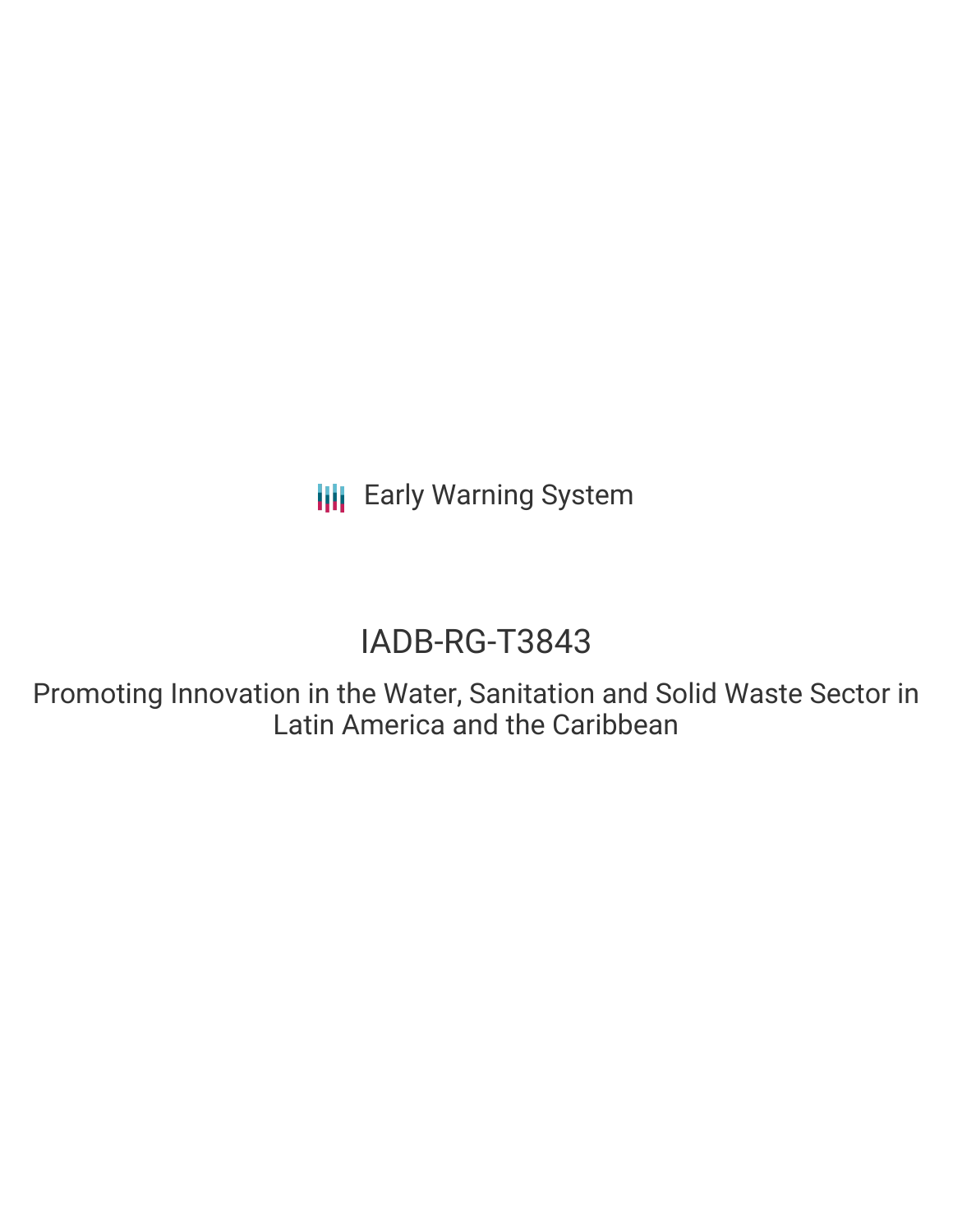

### **Quick Facts**

| <b>Financial Institutions</b>  | Inter-American Development Bank (IADB)             |
|--------------------------------|----------------------------------------------------|
| <b>Status</b>                  | Approved                                           |
| <b>Bank Risk Rating</b>        | С                                                  |
| <b>Borrower</b>                | Regional                                           |
| <b>Sectors</b>                 | <b>Technical Cooperation, Water and Sanitation</b> |
| <b>Investment Type(s)</b>      | <b>Advisory Services, Grant</b>                    |
| <b>Investment Amount (USD)</b> | \$0.50 million                                     |
| <b>Project Cost (USD)</b>      | $$0.50$ million                                    |
|                                |                                                    |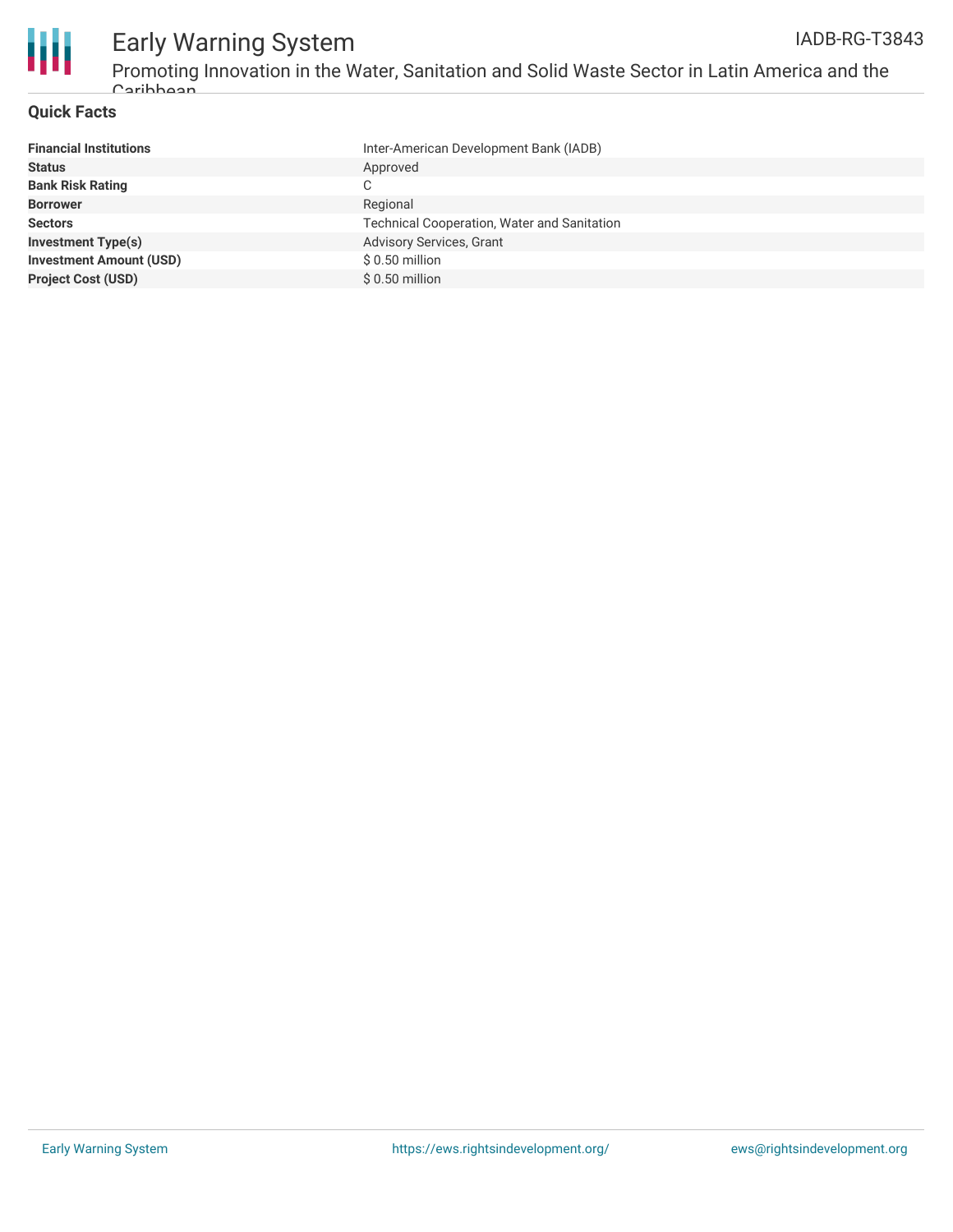

### **Project Description**

The objective is to generate mechanisms and tools for smart, inclusive, and sustainable water and sanitation services. This TC will contribute to the development of the Facility's activities by financing activities related to the provision of intelligence and stimulating the coordination between the demand and supply of innovation, so operators and managers of these services can identify, test, implement and scale innovative solutions and products. The adaptation of innovative management models and technical solutions is expected to contribute to support countries' efforts to achieve the sectoral SDGs.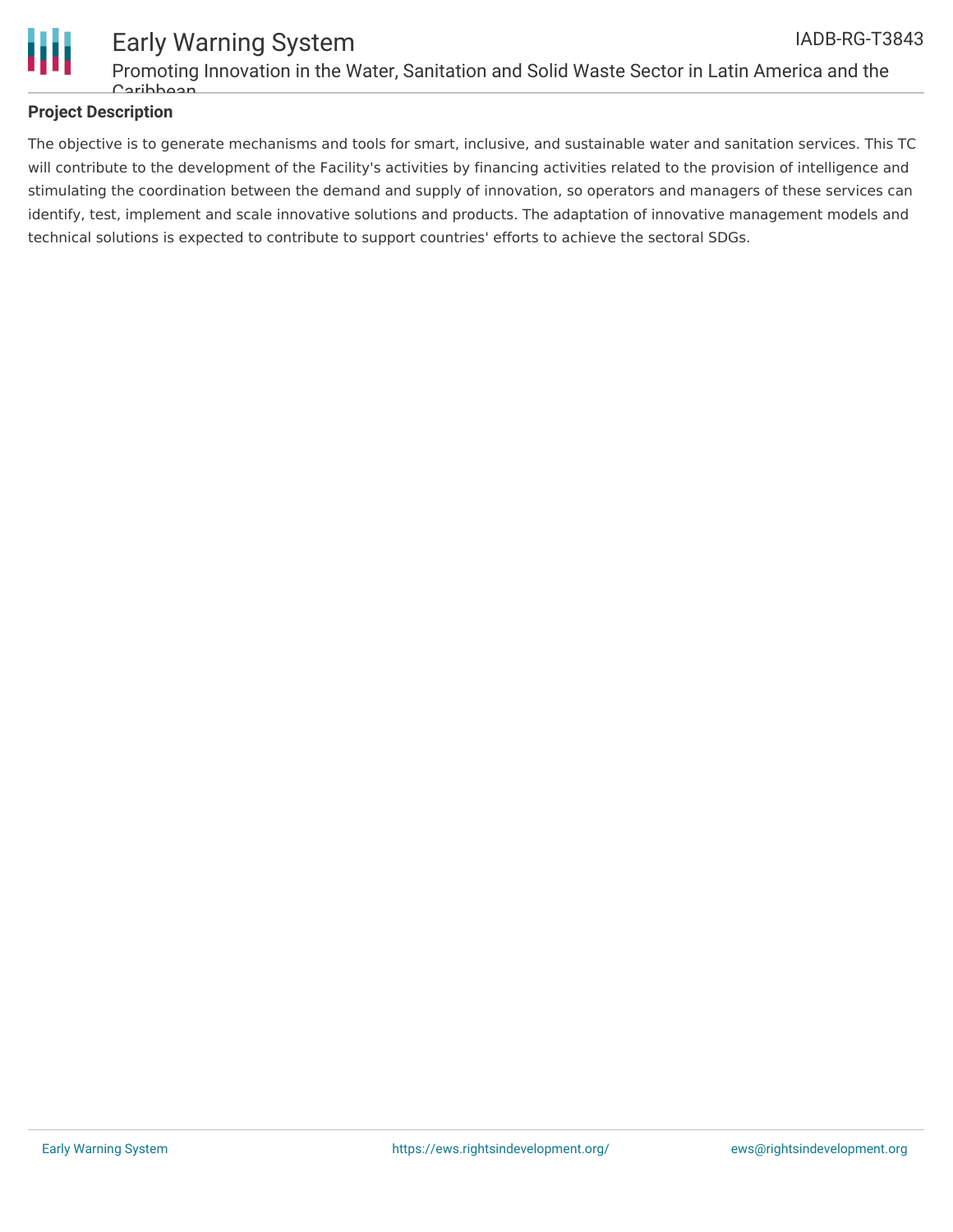

## Early Warning System

Promoting Innovation in the Water, Sanitation and Solid Waste Sector in Latin America and the Caribbean

### **Investment Description**

• Inter-American Development Bank (IADB)